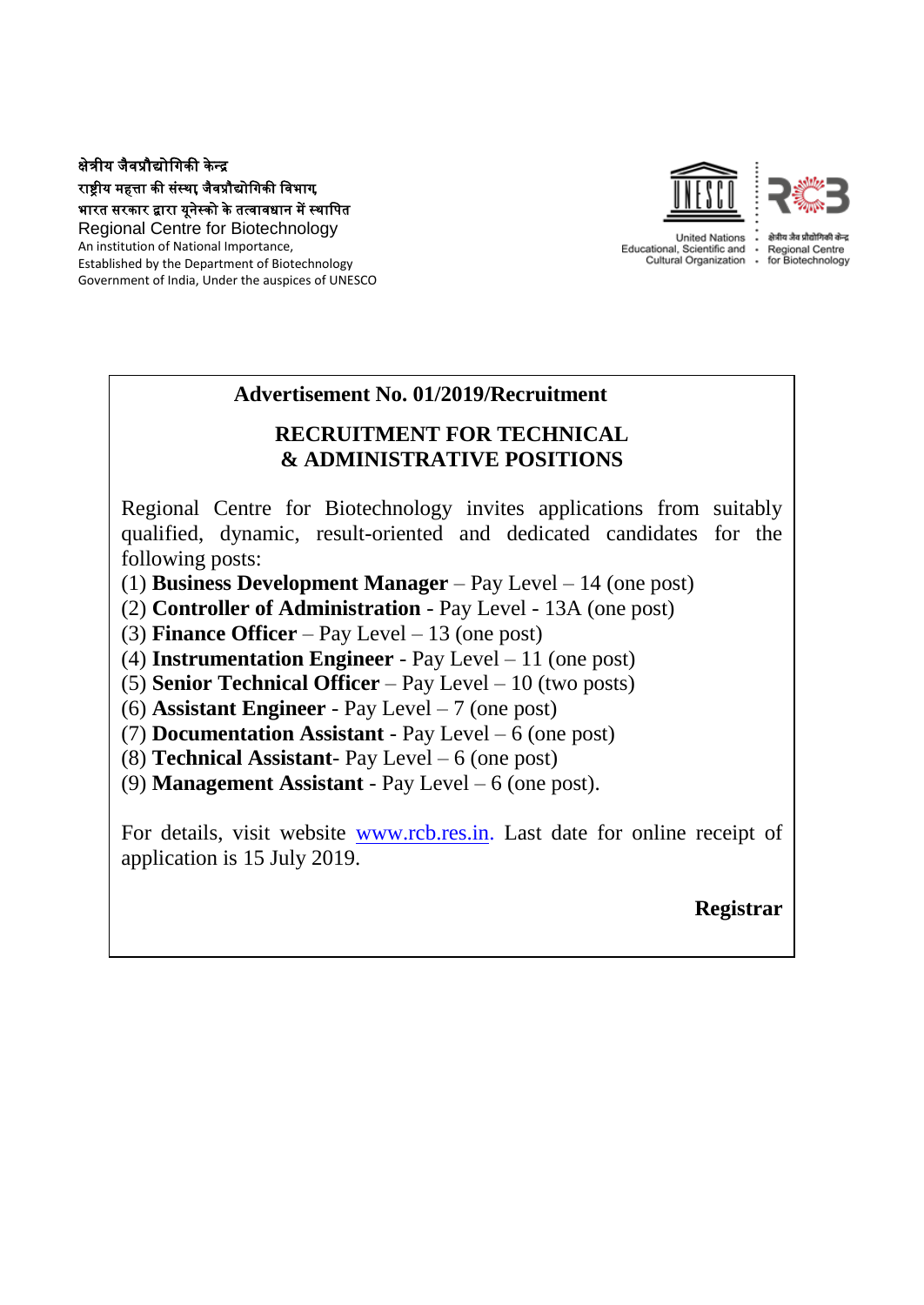### क्षेत्रीय जैवप्रौद्योगिकी के न्द्र राष्ट्रीय महत्ता की संस्था, जैवप्रौद्योगिकी विभाग, भारत सरकार द्वारा यूनेस्को के तत्वावधान में स्थागित Regional Centre for Biotechnology An institution of National Importance,

Established by the Department of Biotechnology Government of India, Under the auspices of UNESCO



Educational, Scientific and Cultural Organization .

क्षेत्रीय जैव प्रौद्योगिकी केन्द Regional Centre<br>for Biotechnology

#### **Advertisement No. 01/2019/Recruitment**

### **RECRUITMENT FOR TECHNICAL & ADMINISTRATIVE POSITIONS**

Regional Centre for Biotechnology (RCB), an institution of national importance established by the Department of Biotechnology, Govt. of India, with regional and global partnerships synergizing with the programmes of UNESCO. The primary focus of RCB is to provide world class education, training and conduct innovative research at the interface of multiple disciplines to create high quality human resource in disciplinary and interdisciplinary areas of biotechnology in a globally competitive research milieu. The Centre invites online applications from suitably qualified, dynamic, result-oriented and dedicated Indian candidates for the following posts on Direct recruitment/ deputation/ contract basis:

| S.           | Name of the post   | <b>Qualifications &amp; Experience</b> | <b>Job Description</b>            | No. of $post(s)$ |
|--------------|--------------------|----------------------------------------|-----------------------------------|------------------|
| No.          | & Grade Pay        |                                        |                                   | & age limit      |
| $\mathbf{1}$ | <b>Business</b>    | <b>For Direct Recruitment</b>          | a)Meeting Targets, Planning &     | One post         |
|              | <b>Development</b> | a) A post-graduate Degree in Life      | Monitoring<br>of academic<br>$\&$ | (UR)             |
|              | <b>Manager</b>     | Sciences, Degree in Medicine or        | trainingprogrammes of RCB.        |                  |
|              |                    | Degree in Engineering with a Post-     | closely<br>b)Work<br>with<br>the  | Age Limit:       |
|              | Pay Level $-14$    | Graduate Diploma or Degree in          | Executive Director (ED)<br>to     | (50 years for    |
|              | (Rs. 144200 to     | Business Management and 15 years       | develop the academic & research   | Direct Rectt. &  |
|              | Rs. 218200)        | relevant experience;                   | outreach ofRCB and help the       | 56 years for     |
|              |                    | <b>or</b>                              | Centre achieve its objectives and | deputation)      |
|              |                    | PhD Degree in Life Sciences,           | targets.                          |                  |
|              |                    | Medicine or Engineering with a         | c)Contribute to the formulation   |                  |
|              |                    | Post-Graduate Diploma or Degree        | of placement plans, monitor their |                  |
|              |                    | in Business Management and 10          | implementation.Plan<br>and        |                  |
|              |                    | years of relevant experience.          | produce the publicity material.   |                  |
|              |                    |                                        | d)Management:<br>Provide          |                  |
|              |                    | <b>Experience:</b>                     | supportive leadership to ED in    |                  |
|              |                    | a) Extensive experience in scientific  | management of                     |                  |
|              |                    | business development and ability to    | staff training<br>&development    |                  |
|              |                    | accounting,<br>lead<br>legal,<br>tax,  | ofstaff in a timely manner.       |                  |
|              |                    | financing<br>cross-functional<br>and   | e) Ensure that academic $\&$      |                  |
|              |                    | teams, strong<br>leadership<br>and     | training policies of the RCB,     |                  |
|              |                    | negotiation skills.                    | equal opportunities and health    |                  |
|              |                    | b) Excellent communication skills      | and safety legislation, together  |                  |
|              |                    | with strong ability to build and       | with<br>good<br>management        |                  |
|              |                    | communicate business rationale.        | practices,<br>consistently<br>are |                  |
|              |                    | c) Ability and desire to work in       | applied.                          |                  |
|              |                    | biotech sector with small teams,       | f) Contribute to the development  |                  |
|              |                    | fast pace,<br>and fast changing        | of policies and procedures for    |                  |
|              |                    | environment.                           | inter-institutionalcoorporation.  |                  |
|              |                    |                                        | g)Any other work assigned by      |                  |
|              |                    | <b>For Deputation</b>                  | the ED.                           |                  |
|              |                    | Officers from the Central / State      |                                   |                  |
|              |                    | Governments / Universities / R&D       |                                   |                  |
|              |                    | institutions,<br>or PSU:<br>holding    |                                   |                  |
|              |                    | analogous post, or with at least 3     |                                   |                  |
|              |                    | years' service in posts with Pay       |                                   |                  |
|              |                    | Level 13A or 5 years' service in       |                                   |                  |
|              |                    | posts with Pay Level 13 or its         |                                   |                  |
|              |                    | equivalent possessing educational      |                                   |                  |
|              |                    | qualification and experience as        |                                   |                  |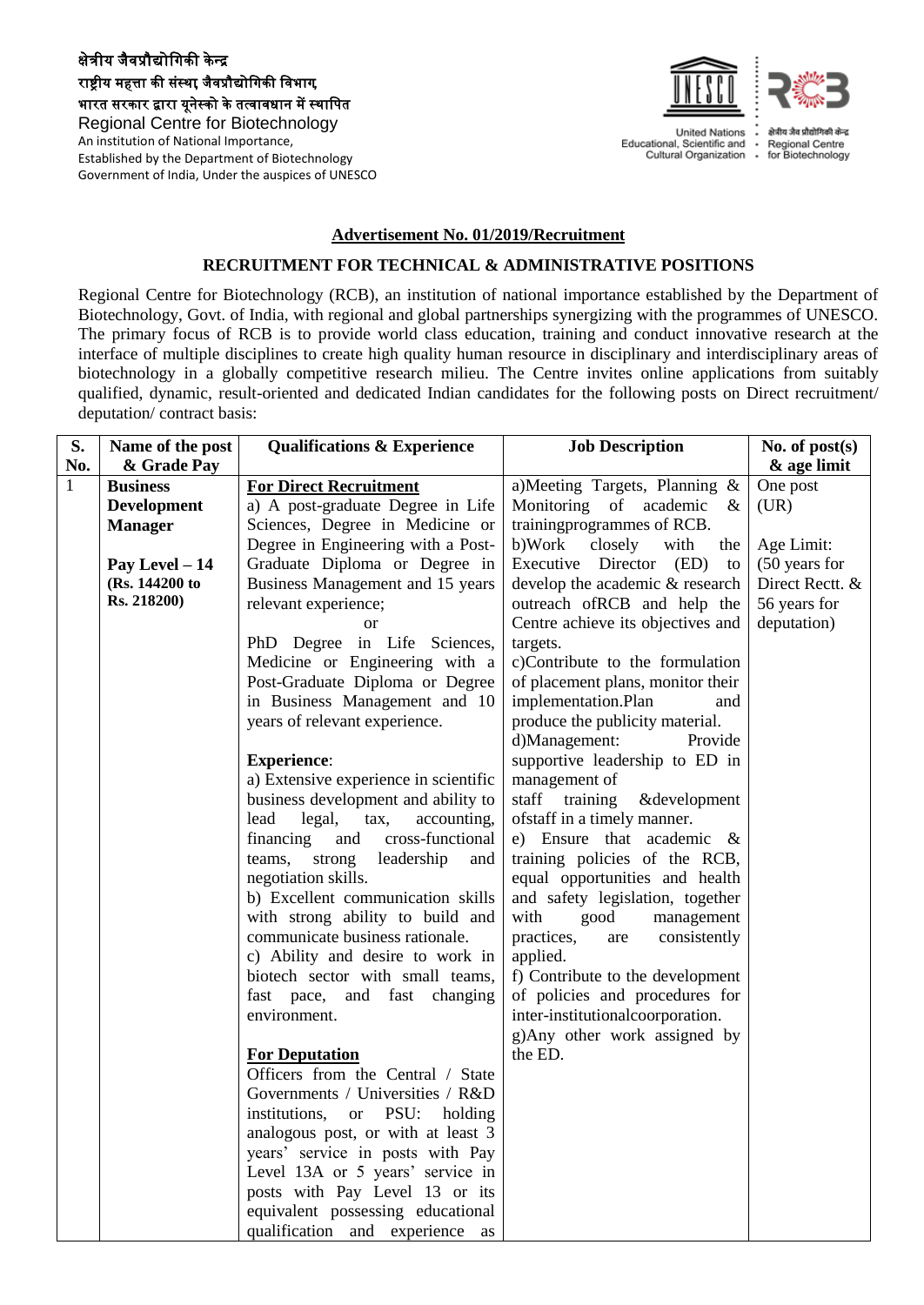|                |                                            | prescribed above.                                              |                                                               |                  |
|----------------|--------------------------------------------|----------------------------------------------------------------|---------------------------------------------------------------|------------------|
| $\overline{2}$ | <b>Controller of</b>                       | <b>For Direct Recruitment</b>                                  | a) Assist the Executive Director                              | One Post (UR)    |
|                | <b>Administration</b>                      | post-graduate<br>$\mathbf{A}$<br>degree<br>a)                  | in all administrative matters                                 |                  |
|                |                                            | inmanagement or its equivalent.                                | relating to the Regional Centre.                              | Age limit:       |
|                | Pay Level-13A                              | b) Minimum 20 years' experience                                | b) Act as the ex-officio Member                               | (50 years for    |
|                | (Rs. 1, 31, 100 to                         | administrative<br>in<br>and<br>allied                          | Secretary of the Executive                                    | Direct Rectt. &  |
|                | Rs. 2,16,600                               | positions in the Government /                                  | Committee and issue notices to                                | 56 years for     |
|                |                                            | Autonomous bodies of the Govt./                                | of<br>convene<br>meetings<br>the                              | deputation)      |
|                |                                            | Reputed educational institutions or                            | Executive Committee and to                                    |                  |
|                |                                            | establishments/<br>research<br>Public                          | keep the official correspondence                              |                  |
|                |                                            | sector organizations.                                          | and minutes of all the statutory                              |                  |
|                |                                            | c) At least 3 years' regular service                           | committee meetings<br>of the                                  |                  |
|                |                                            | in position with Pay Level 13A or                              | Regional Centre.                                              |                  |
|                |                                            | 5 years' regular service in position                           | Oversee<br>c)<br>the<br>overall                               |                  |
|                |                                            | with Pay Level 13, or 8 years'                                 | administrative<br>activities                                  |                  |
|                |                                            | service in Pay level 12.                                       | including establishment, finance,                             |                  |
|                |                                            | d) The candidate must have strong                              | stores and purchase, engineering,                             |                  |
|                |                                            | oral<br>and<br>written<br>analytical,                          | estates and maintenance of the                                |                  |
|                |                                            | communication, and negotiation                                 | Regional Centre.                                              |                  |
|                |                                            | skills.                                                        | d) Report to the Executive                                    |                  |
|                |                                            |                                                                | Director in the matters related to                            |                  |
|                |                                            |                                                                | monitoring and evaluation of the                              |                  |
|                |                                            | <b>For Deputation</b>                                          | administration of the Regional                                |                  |
|                |                                            | Officers from the Central / State                              | for<br>continuous<br>Centre                                   |                  |
|                |                                            | Governments / Universities / R&D                               | improvement.                                                  |                  |
|                |                                            | or PSU: holding<br>institutions,                               | Maintain<br>the<br>primary<br>e)                              |                  |
|                |                                            | analogous post, or with at least 3                             | relationship for operations and                               |                  |
|                |                                            | years' service in posts with Pay                               | maintenance of services within                                |                  |
|                |                                            | Level 13A or 5 years' service in                               | the National Capital Region,                                  |                  |
|                |                                            | posts with Pay Level 13 or its                                 | <b>Biotech Science Cluster partners</b>                       |                  |
|                |                                            | equivalent possessing educational                              | and the funding agencies.                                     |                  |
|                |                                            | qualification and experience as                                | f) Be the custodian of records,                               |                  |
|                |                                            | prescribed above.                                              | the common seal and such other                                |                  |
|                |                                            |                                                                | property of Regional Centre as                                |                  |
|                |                                            |                                                                | the Executive Committee shall                                 |                  |
|                |                                            |                                                                | commit to his charge.                                         |                  |
|                |                                            |                                                                | g) Represent the Regional Centre                              |                  |
|                |                                            |                                                                | in suits or proceedings by or                                 |                  |
|                |                                            |                                                                | against the Regional Centre, sign                             |                  |
|                |                                            |                                                                | powers of attorney and verify                                 |                  |
|                |                                            |                                                                | pleadings<br>depute<br><b>or</b><br>his                       |                  |
|                |                                            |                                                                | representative for the purpose.                               |                  |
|                |                                            |                                                                | h) Perform such other duties as                               |                  |
|                |                                            |                                                                | may be<br>specified<br>in<br>the                              |                  |
|                |                                            |                                                                | Ordinances, or the regulations, or                            |                  |
|                |                                            |                                                                | as may be assigned to him from                                |                  |
|                |                                            |                                                                | time-to-time by the Executive                                 |                  |
|                |                                            |                                                                | Director for the purposes of the                              |                  |
|                |                                            |                                                                | Regional Centre.                                              |                  |
| 3              | <b>Finance Officer*</b><br>Pay level 13 in | <b>For Direct Recruitment:</b><br>a) A post-graduate degree in | a) The Finance Officer shall<br>serve as the Member-Secretary | One post<br>(UR) |
|                |                                            | finance.                                                       | of the Finance Committee.                                     |                  |
|                | the pay-matrix<br>of Rs.123100-            | b) Minimum 15 years' experience                                | b) The Finance Officer shall                                  | Age Limit (50    |
|                | 215900                                     | administrative<br>financial<br>in<br><sub>or</sub>             | exercise general supervision over                             | years for direct |
|                |                                            | management in the Government /                                 | the funds of the Regional Centre                              | rectt. & 56      |
|                |                                            | Autonomous bodies of theGovt./                                 | and shall provide advice<br>on                                | years for        |
|                |                                            | Reputed educational<br>institutions or                         | financial<br>proprietary<br>of<br>the                         | deputation)      |
|                |                                            | researchestablishments<br>$\sqrt{2}$<br>Public                 | Regional Centre.                                              |                  |
|                |                                            | sectororganizations.                                           | c) The Finance Officer shall hold                             | *Note:           |
|                |                                            | c) At least 5 years' regular service                           | and<br>the<br>financial<br>manage                             | Candidates who   |
|                |                                            | in a position carrying Pay Level 12                            | property and investments of the                               | have already     |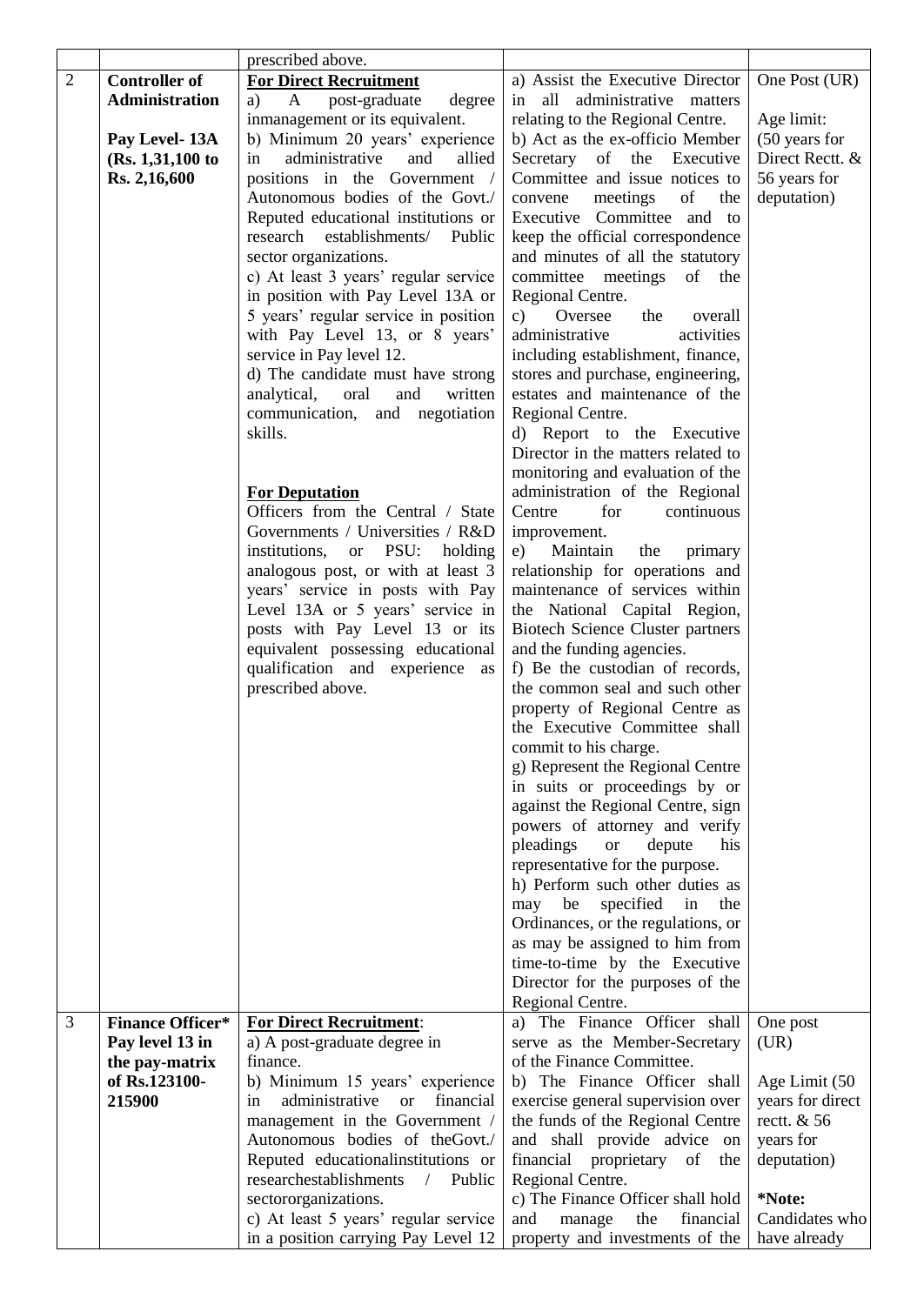| or 8 years' service in a position<br>Regional Centre including trust<br>carrying Pay Level 11.<br>and endowed property.<br>d) The Finance Officer shall<br>d) The candidate must have strong<br>writtencommunication<br>and<br>ensure that the limits fixed by the<br>oral<br>skills.<br>Executive<br>Committee<br>for<br>e) Must have knowledge ofmodern<br>recurring<br>and<br>non-recurring<br>expenditure for a year are not<br>management practices and use of<br>exceeded and that all moneys are<br>computers.<br>expended on the purpose for<br>which they are granted or<br><b>For Deputation:</b><br>Officers from the Central/State<br>allotted.<br>Governments/Universities/R&D<br>e) The Finance Officer shall be<br>PSU:<br>institutions,<br>responsible for the preparation of<br><sub>or</sub><br>holdinganalogous post, or with at<br>annual accounts and the budget<br>least 5 years' service in posts with<br>of the Regional Centre and for<br>Pay Level 12 or its equivalent<br>their presentations to the Finance<br>possessing educational qualification<br>Committee<br>referred<br>to<br>in<br>and experience as prescribed above.<br>subsection (1) of section 19 of<br>the RCB Act and the Executive<br>Committee.<br>f) The Finance Officer shall keep<br>a constant watch on the state of<br>the cash and bank balances and<br>on the state of investments and<br>watch the progress of the<br>collection or revenue and advise<br>on the methods of collection<br>employed in the Regional<br>Centre.<br>g) The Finance Officer shall<br>ensure that the registers of<br>buildings, land, furniture and<br>equipment are maintained up-to-<br>date and that annual stock<br>verification<br>of<br>assets<br><i>is</i><br>conducted<br>all<br>offices,<br>in<br>departments,<br>centres<br>and<br>specialized laboratories of the<br>Regional Centre.<br>h) The Finance Officer shall<br>perform such other financial and | applied for the<br>post of Finance<br>Officer against<br>Advt. No.<br>05/2018, need<br>not to apply<br>again. |
|--------------------------------------------------------------------------------------------------------------------------------------------------------------------------------------------------------------------------------------------------------------------------------------------------------------------------------------------------------------------------------------------------------------------------------------------------------------------------------------------------------------------------------------------------------------------------------------------------------------------------------------------------------------------------------------------------------------------------------------------------------------------------------------------------------------------------------------------------------------------------------------------------------------------------------------------------------------------------------------------------------------------------------------------------------------------------------------------------------------------------------------------------------------------------------------------------------------------------------------------------------------------------------------------------------------------------------------------------------------------------------------------------------------------------------------------------------------------------------------------------------------------------------------------------------------------------------------------------------------------------------------------------------------------------------------------------------------------------------------------------------------------------------------------------------------------------------------------------------------------------------------------------------------------------------------------------------|---------------------------------------------------------------------------------------------------------------|
| administrative functions as may<br>be assigned to him by the                                                                                                                                                                                                                                                                                                                                                                                                                                                                                                                                                                                                                                                                                                                                                                                                                                                                                                                                                                                                                                                                                                                                                                                                                                                                                                                                                                                                                                                                                                                                                                                                                                                                                                                                                                                                                                                                                           |                                                                                                               |
| Executive Director.                                                                                                                                                                                                                                                                                                                                                                                                                                                                                                                                                                                                                                                                                                                                                                                                                                                                                                                                                                                                                                                                                                                                                                                                                                                                                                                                                                                                                                                                                                                                                                                                                                                                                                                                                                                                                                                                                                                                    |                                                                                                               |
| a) Organizing routine servicing<br>$\overline{4}$<br><b>Instrumentation</b><br><b>For Direct Recruitment:</b><br>a) BE/ B Tech degree in Electrical,<br>schedules.<br><b>Engineer</b>                                                                                                                                                                                                                                                                                                                                                                                                                                                                                                                                                                                                                                                                                                                                                                                                                                                                                                                                                                                                                                                                                                                                                                                                                                                                                                                                                                                                                                                                                                                                                                                                                                                                                                                                                                  | One Post<br>(UR)                                                                                              |
| b) Allocating work to a team of<br>Electronics,<br>Instrumentation<br>Pay Level $-11$<br><sub>or</sub>                                                                                                                                                                                                                                                                                                                                                                                                                                                                                                                                                                                                                                                                                                                                                                                                                                                                                                                                                                                                                                                                                                                                                                                                                                                                                                                                                                                                                                                                                                                                                                                                                                                                                                                                                                                                                                                 |                                                                                                               |
| relevant field<br>and consistently<br><b>Technical Staff.</b><br>(Rs. 67700 to                                                                                                                                                                                                                                                                                                                                                                                                                                                                                                                                                                                                                                                                                                                                                                                                                                                                                                                                                                                                                                                                                                                                                                                                                                                                                                                                                                                                                                                                                                                                                                                                                                                                                                                                                                                                                                                                         | Age limit:                                                                                                    |
| excellent academic record.<br>c)Checking<br>Rs. 208700)<br>and<br>calibrating                                                                                                                                                                                                                                                                                                                                                                                                                                                                                                                                                                                                                                                                                                                                                                                                                                                                                                                                                                                                                                                                                                                                                                                                                                                                                                                                                                                                                                                                                                                                                                                                                                                                                                                                                                                                                                                                          | (40 years for                                                                                                 |
|                                                                                                                                                                                                                                                                                                                                                                                                                                                                                                                                                                                                                                                                                                                                                                                                                                                                                                                                                                                                                                                                                                                                                                                                                                                                                                                                                                                                                                                                                                                                                                                                                                                                                                                                                                                                                                                                                                                                                        | Direct Rectt. &                                                                                               |
| instruments to make sure they                                                                                                                                                                                                                                                                                                                                                                                                                                                                                                                                                                                                                                                                                                                                                                                                                                                                                                                                                                                                                                                                                                                                                                                                                                                                                                                                                                                                                                                                                                                                                                                                                                                                                                                                                                                                                                                                                                                          |                                                                                                               |
| are accurate.                                                                                                                                                                                                                                                                                                                                                                                                                                                                                                                                                                                                                                                                                                                                                                                                                                                                                                                                                                                                                                                                                                                                                                                                                                                                                                                                                                                                                                                                                                                                                                                                                                                                                                                                                                                                                                                                                                                                          |                                                                                                               |
| b) 6 years' scientific/ industrial/                                                                                                                                                                                                                                                                                                                                                                                                                                                                                                                                                                                                                                                                                                                                                                                                                                                                                                                                                                                                                                                                                                                                                                                                                                                                                                                                                                                                                                                                                                                                                                                                                                                                                                                                                                                                                                                                                                                    | 56 years for                                                                                                  |
| research/ICT or other relevant<br>d) Fitting new parts.                                                                                                                                                                                                                                                                                                                                                                                                                                                                                                                                                                                                                                                                                                                                                                                                                                                                                                                                                                                                                                                                                                                                                                                                                                                                                                                                                                                                                                                                                                                                                                                                                                                                                                                                                                                                                                                                                                | deputation).                                                                                                  |
| experience of which at least 5 years<br>e)<br>Carrying<br>quality<br>out                                                                                                                                                                                                                                                                                                                                                                                                                                                                                                                                                                                                                                                                                                                                                                                                                                                                                                                                                                                                                                                                                                                                                                                                                                                                                                                                                                                                                                                                                                                                                                                                                                                                                                                                                                                                                                                                               |                                                                                                               |
| should be at the level of a Senior<br>inspections.                                                                                                                                                                                                                                                                                                                                                                                                                                                                                                                                                                                                                                                                                                                                                                                                                                                                                                                                                                                                                                                                                                                                                                                                                                                                                                                                                                                                                                                                                                                                                                                                                                                                                                                                                                                                                                                                                                     |                                                                                                               |
| Scientific/ Senior Technical Officer<br>f) Responding immediately to                                                                                                                                                                                                                                                                                                                                                                                                                                                                                                                                                                                                                                                                                                                                                                                                                                                                                                                                                                                                                                                                                                                                                                                                                                                                                                                                                                                                                                                                                                                                                                                                                                                                                                                                                                                                                                                                                   |                                                                                                               |
| equipment breakdowns.<br>equivalent<br>with<br>sound<br>or                                                                                                                                                                                                                                                                                                                                                                                                                                                                                                                                                                                                                                                                                                                                                                                                                                                                                                                                                                                                                                                                                                                                                                                                                                                                                                                                                                                                                                                                                                                                                                                                                                                                                                                                                                                                                                                                                             |                                                                                                               |
| knowledge<br>of<br>Scientific<br>g) Fixing faults or arranging for                                                                                                                                                                                                                                                                                                                                                                                                                                                                                                                                                                                                                                                                                                                                                                                                                                                                                                                                                                                                                                                                                                                                                                                                                                                                                                                                                                                                                                                                                                                                                                                                                                                                                                                                                                                                                                                                                     |                                                                                                               |
| Instrumentation.<br>replacements to be installed.                                                                                                                                                                                                                                                                                                                                                                                                                                                                                                                                                                                                                                                                                                                                                                                                                                                                                                                                                                                                                                                                                                                                                                                                                                                                                                                                                                                                                                                                                                                                                                                                                                                                                                                                                                                                                                                                                                      |                                                                                                               |
| h) Keeping Faculty in-charge<br><b>For Deputation:</b><br>informed of progress.                                                                                                                                                                                                                                                                                                                                                                                                                                                                                                                                                                                                                                                                                                                                                                                                                                                                                                                                                                                                                                                                                                                                                                                                                                                                                                                                                                                                                                                                                                                                                                                                                                                                                                                                                                                                                                                                        |                                                                                                               |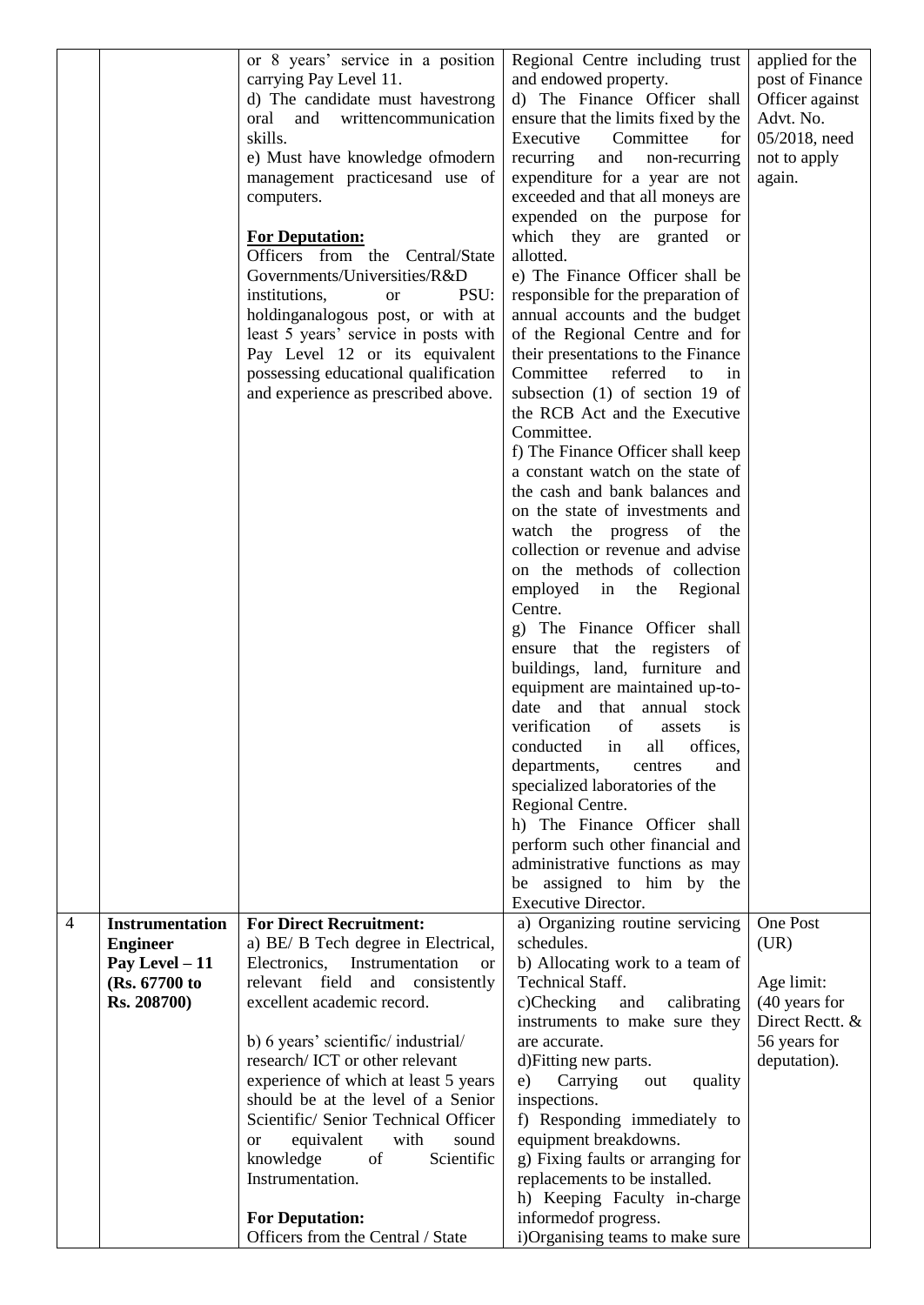|                |                                                                                              | Governments / Universities<br>$\sqrt{2}$<br>University level R&D institution, or<br>PSU: holding analogous post or<br>with at least 5 years' service in<br>posts with Pay Level 10 or its<br>equivalent,<br>and<br>possessing<br>educational<br>qualification<br>and<br>experience as prescribed above.                                                                                                                                                                                                                                                                                                                                                                                                                                                                                                                                                                                                                                                                                                                           | 24-hour cover is available.<br>j)Making scheduled checks on<br>equipment and parts.<br>k)Finding and fixing faults and<br>recalibrating instruments.<br>1) Oiling and cleaning machinery<br>and parts.<br>m)Servicing/<br>replacing<br>parts<br>accordingto<br>schedule<br>of<br>AMC/CAMC.<br>n)Responding immediately to<br>instruments breakdowns.<br>o)Any other work assigned by<br>the ED/Faculty-in-Charge.                                                                                                                                                                                                                                                                                                                                                                                                                               |                                                                                                   |
|----------------|----------------------------------------------------------------------------------------------|-----------------------------------------------------------------------------------------------------------------------------------------------------------------------------------------------------------------------------------------------------------------------------------------------------------------------------------------------------------------------------------------------------------------------------------------------------------------------------------------------------------------------------------------------------------------------------------------------------------------------------------------------------------------------------------------------------------------------------------------------------------------------------------------------------------------------------------------------------------------------------------------------------------------------------------------------------------------------------------------------------------------------------------|-------------------------------------------------------------------------------------------------------------------------------------------------------------------------------------------------------------------------------------------------------------------------------------------------------------------------------------------------------------------------------------------------------------------------------------------------------------------------------------------------------------------------------------------------------------------------------------------------------------------------------------------------------------------------------------------------------------------------------------------------------------------------------------------------------------------------------------------------|---------------------------------------------------------------------------------------------------|
| $\mathfrak{S}$ | <b>Senior Technical</b><br><b>Officer</b><br>Pay Level $-10$<br>(Rs. 56100 to<br>Rs. 177500) | <b>For Direct Recruitment:</b><br>a) BE/ B Tech (Electrical/Civil/<br>Instrumentation/Mechanical/<br>Information Technology) /MPharma<br>or equivalent qualification or MCA<br>orMSc with 5 years' experience in<br>the relevant field with Pay Level 7<br>at a government organization, or at<br>asimilar position in a reputed<br>organization.<br>b) Demonstrated experience of<br>of<br>maintenance<br>scientific<br>equipment, or research support to<br>scientists, or system administration<br>and softwaredevelopment.<br>Desirable:<br>a) Knowledge of GLP.<br>b) Understanding of government<br>rules and procedures for execution<br>of maintenance works.<br><b>For Deputation:</b><br>Officers from the Central / State<br>Governments / Universities<br>University level R&D institutions,<br>or PSU: holding analogous post or<br>with at least 5 years' service in<br>posts with Pay Level 7 or its<br>equivalent,<br>and<br>possessing<br>educational<br>qualification<br>and<br>experience as prescribed above. | a)Validate<br>methods<br>and<br>equipment and write SOPs for<br>the various technical processes.<br>b) Train staff in the use of SOPs<br>and carry out QC checks at<br>regular intervals.<br>c)Carry out testing of samples as<br>per the SOPs.<br>d)Maintain equipment<br>in<br>a a<br>qualified state<br>and<br>provide<br>technical services to the user<br>scientists.<br>Coordinate<br>with<br>the<br>e)<br>infrastructure team and other<br>members<br>of<br>the<br>facility<br>management services to ensure<br>smooth running of the facility.<br>f) Troubleshoot problems with<br>instruments and methods. Help<br>scientists<br>data<br>in<br>user<br>acquisitions.<br>Maintain the teaching lab<br>g)<br>operations and assist the faculty<br>in training the students.<br>h)Any other work assigned by<br>the ED/Faculty-in-Charge. | Two<br>Posts(UR)<br>Age limit:<br>(35 years for<br>Direct Rectt. &<br>56 years for<br>deputation) |
| 6              | <b>Assistant</b><br><b>Engineer</b><br>Pay Level $-7$<br>(Rs. 44900 to<br>Rs. 142400)        | <b>For Direct Recruitment:</b><br>BE/ B<br>Tech<br>Electrical/<br>a)<br>Civil/Mechanical) or<br>equivalent<br>with<br>qualification<br>5 <sup>5</sup><br>years'<br>experience in the relevant field, as<br>Engineering Assistant with Pay<br>Level<br>6<br>government<br>at<br>a<br>organization, or at a similar position<br>in a reputed organization.<br>b) Demonstrated experience of<br>handling electrical or civil works of<br>significant magnitude and quality.<br>c) Experience of designing and<br>work estimate preparation.                                                                                                                                                                                                                                                                                                                                                                                                                                                                                          | a)Look after the construction<br>of Civil structures/<br>projects<br>Electrical works to be executed<br>through<br>tendering/quotations;<br>liaise<br>with<br>construction<br>in<br>preparation of design, tender<br>documents for inviting offers for<br>major works; monitor execution<br>of works, certify payments as per<br>established procedures, plan and<br>design.<br>b) Plan& monitor execution of<br>smaller works, and maintenance<br>activities pertaining to civil and                                                                                                                                                                                                                                                                                                                                                           | One Post(UR)<br>Age limit:<br>(30 years for<br>Direct Rectt. &<br>56 years for<br>deputation)     |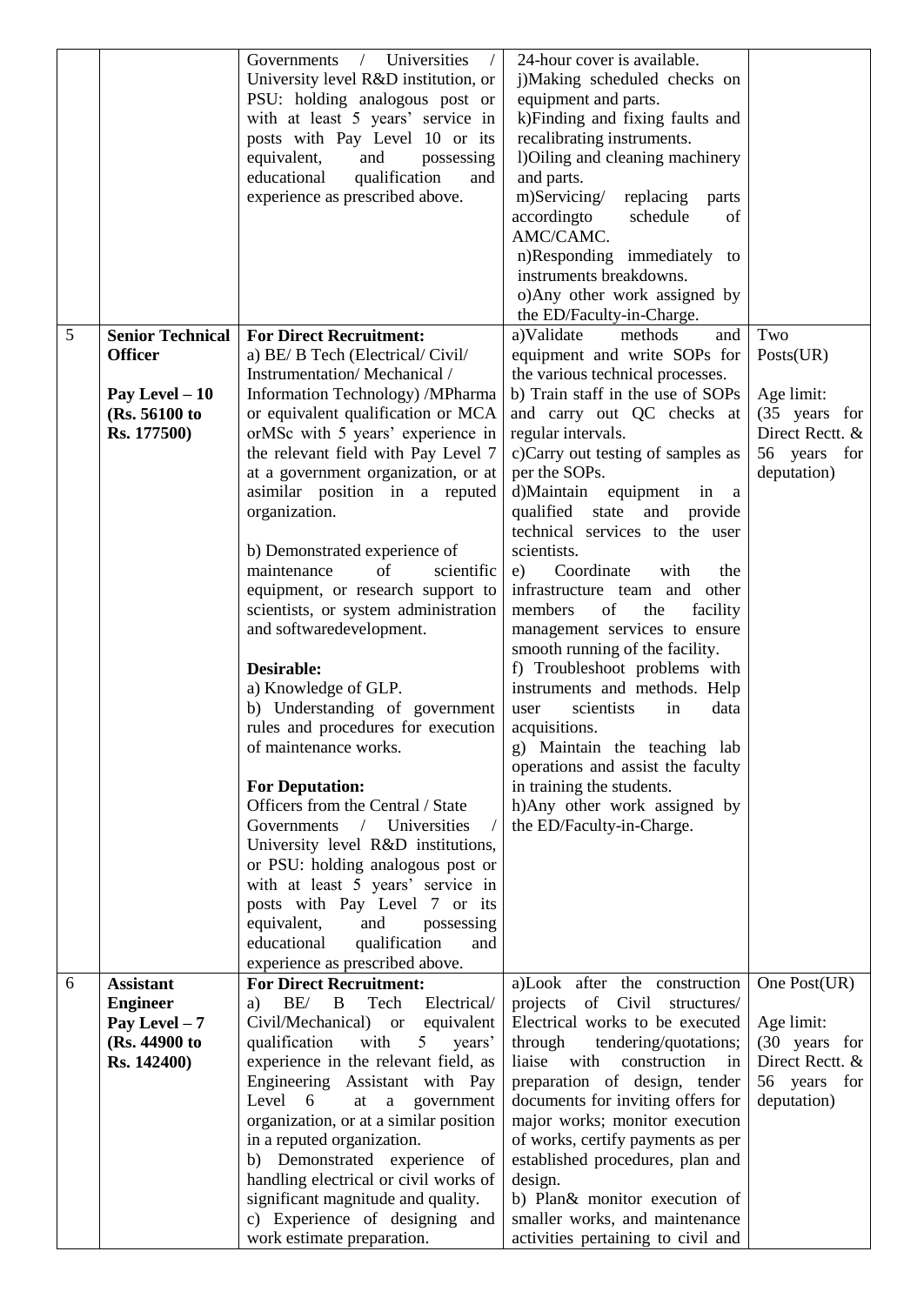|   |                                          |                                                                            | electrical works.<br>c)Coordination of the activities                |                              |
|---|------------------------------------------|----------------------------------------------------------------------------|----------------------------------------------------------------------|------------------------------|
|   |                                          | Desirable:<br>a) Knowledge of Computer-Aided                               | of the Building Committee of the<br>Centre.                          |                              |
|   |                                          | Design<br>(CAD)<br>and<br>latest                                           | d)Any other work assigned by                                         |                              |
|   |                                          | Management Technology or other                                             | the ED.                                                              |                              |
|   |                                          | relevant software.                                                         |                                                                      |                              |
|   |                                          | b) Experience of working with high                                         |                                                                      |                              |
|   |                                          | tension<br>electrical<br>lines,                                            |                                                                      |                              |
|   |                                          | maintenance,<br>project<br>planning,                                       |                                                                      |                              |
|   |                                          | monitoring and management.                                                 |                                                                      |                              |
|   |                                          | c) Understanding of government<br>rules and procedures for execution       |                                                                      |                              |
|   |                                          | of engineering works.                                                      |                                                                      |                              |
|   |                                          |                                                                            |                                                                      |                              |
|   |                                          | <b>For Deputation:</b>                                                     |                                                                      |                              |
|   |                                          | Officers from the Central/ State                                           |                                                                      |                              |
|   |                                          | Governments<br>/ Universities                                              |                                                                      |                              |
|   |                                          | University level R&D institutions,<br>or PSU: holding analogous post, or   |                                                                      |                              |
|   |                                          | with at least 5 years' service in                                          |                                                                      |                              |
|   |                                          | posts with Pay Level 6 or its                                              |                                                                      |                              |
|   |                                          | equivalent,<br>and                                                         |                                                                      |                              |
|   |                                          | possessingeducationalqualification                                         |                                                                      |                              |
|   |                                          | and experience asprescribed above.                                         |                                                                      |                              |
| 7 | <b>Documentation</b><br><b>Assistant</b> | <b>For Direct Recruitment</b><br>a) Graduate degree in any discipline,     | a)Independently<br>develop<br>and<br>maintain information resources/ | One Post(OBC)<br>Age limit:  |
|   |                                          | preferably life sciences, with 3 years                                     | computerized<br>information                                          | (30 years for                |
|   | Pay Level $-06$                          | 'relevant experience in a reputed                                          | services including data backup                                       | Direct Rectt. &              |
|   | (Rs. 35400 to                            | organization.                                                              | and recovery.                                                        | 56 years for                 |
|   | Rs. 112400)                              | Experience<br>b)                                                           | of b)Manage<br>electronic                                            | deputation)                  |
|   |                                          | officeadministration,<br>maintaining                                       | subscriptions, procure relevant                                      |                              |
|   |                                          | Library services, or creation and                                          | scientific<br>and<br>technical                                       |                              |
|   |                                          | maintenance<br>of<br>database<br>and<br>websites.                          | information on biotech sciences,<br>online search of databases.      |                              |
|   |                                          | c) Proficiency in use of computers                                         |                                                                      |                              |
|   |                                          | for word processing<br>and data                                            | c)Maintain liaison with national                                     |                              |
|   |                                          | handling.                                                                  | and international organizations                                      |                              |
|   |                                          | Desirable:                                                                 | for exchange of information,<br>and<br>management<br>other<br>data   |                              |
|   |                                          | Understanding of government rules                                          | routine work as may be assigned                                      |                              |
|   |                                          | and procedures.                                                            | from time totime.                                                    |                              |
|   |                                          | <b>For Deputation:</b>                                                     | d)Any other work assigned by                                         |                              |
|   |                                          | Officers from the Central / State                                          | the ED.                                                              |                              |
|   |                                          | Governments / Universities /                                               |                                                                      |                              |
|   |                                          | University level R&D institutions, or                                      |                                                                      |                              |
|   |                                          | PSU: holding analogous post, or<br>with at least 3 years 'service in posts |                                                                      |                              |
|   |                                          | with Pay Level 5 or its equivalent,                                        |                                                                      |                              |
|   |                                          | and possessing educational                                                 |                                                                      |                              |
|   |                                          | qualification and experience as                                            |                                                                      |                              |
|   |                                          | prescribed.                                                                |                                                                      |                              |
| 8 | <b>Technical</b>                         | <b>For Direct Recruitment</b>                                              | a) Assist in management of                                           | One Post(OBC)                |
|   | <b>Assistant</b>                         | a) BE /BTech/ B Pharm/ MSc, with                                           | biotechnologylaboratories.<br>b) Maintain and coordinate use         |                              |
|   | Pay Level $-6$                           | 3 years' relevant experience in a<br>reputed organization.                 | ofscientific equipment and                                           | Backlogvacancy<br>Age limit: |
|   | (Rs. 35400 to                            | Experience<br>of<br>maintenance<br>b)                                      | infrastructure.                                                      | (30 years for                |
|   | Rs. 112400)                              | ofscientific<br>equipment,<br>or                                           | c)Preparation of scientific                                          | Direct Rectt. &              |
|   |                                          | research support to scientists,<br><b>or</b>                               | reports.                                                             | 56 years for                 |
|   |                                          | systemadministration<br>and                                                | d)Maintenance of data-bases.                                         | deputation)                  |
|   |                                          | softwaredevelopment, or creation                                           | e) Preparation of technology                                         |                              |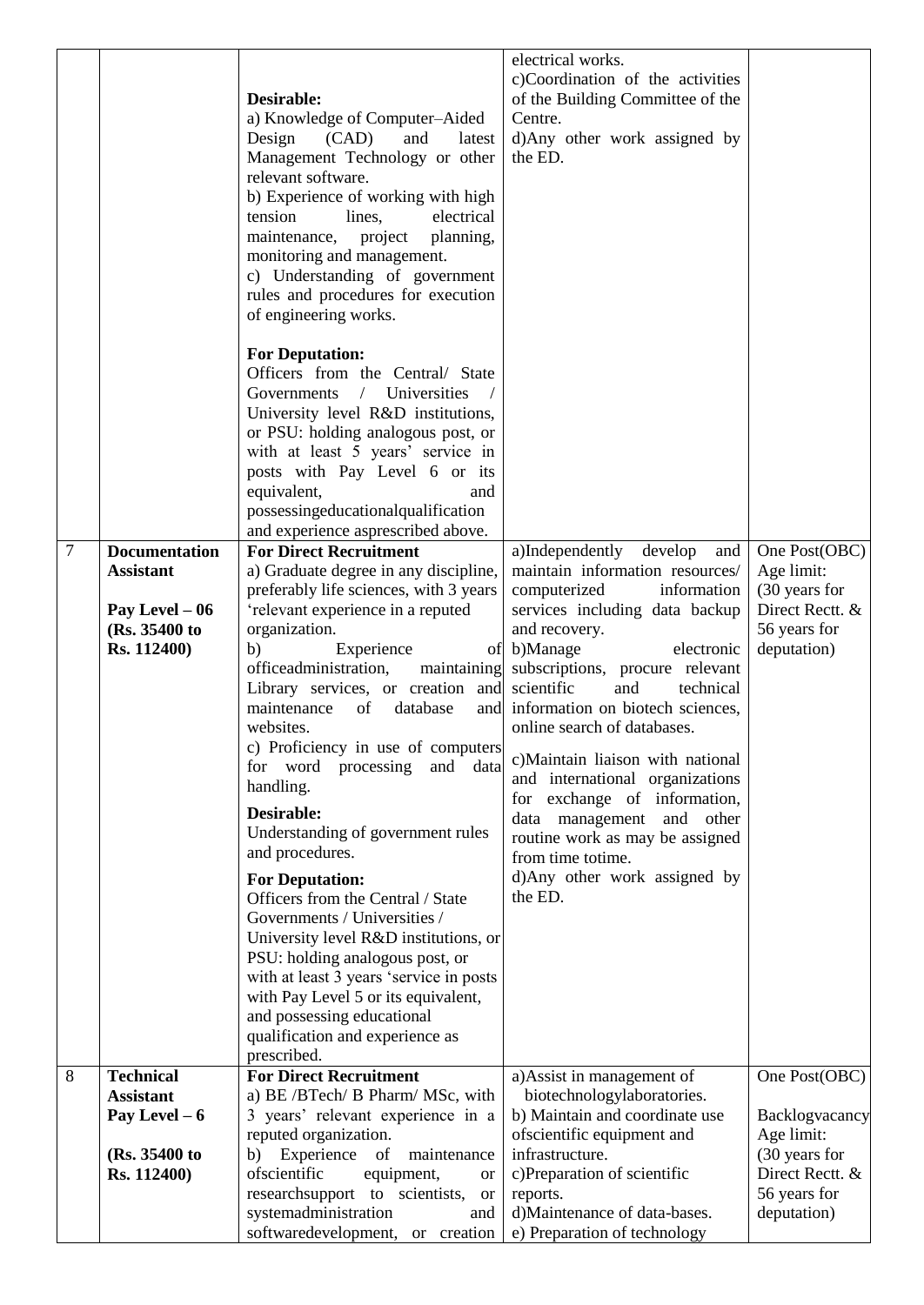|   |                   | of<br>database<br>andmaintenance<br>andwebsites.<br>c) Proficiency in use of computers                                                                                                                                                                                                                                                        | relatedpolicies, IPR and legal<br>issues.<br>f)Any other work assigned by |                             |
|---|-------------------|-----------------------------------------------------------------------------------------------------------------------------------------------------------------------------------------------------------------------------------------------------------------------------------------------------------------------------------------------|---------------------------------------------------------------------------|-----------------------------|
|   |                   | for word processing and data<br>handling.                                                                                                                                                                                                                                                                                                     | the ED.                                                                   |                             |
|   |                   | Desirable:<br>Understanding of government rules<br>and procedures.                                                                                                                                                                                                                                                                            |                                                                           |                             |
|   |                   | <b>For Deputation:</b><br>Officers from the Central/State<br>Governments/<br>Universities/<br>University level R&D institutions,<br>or PSU: holding analogous post, or<br>with at least 3 years' service in<br>posts with Pay Level 5 or its<br>equivalent,<br>and                                                                            |                                                                           |                             |
|   |                   | possessingeducational qualification<br>and experience as prescribed above.                                                                                                                                                                                                                                                                    |                                                                           |                             |
| 9 | <b>Management</b> | <b>For Direct Recruitment</b>                                                                                                                                                                                                                                                                                                                 | The incumbent will have to deal                                           | One Post(OBC)               |
|   | <b>Assistant</b>  | a) A graduate degree in<br>any                                                                                                                                                                                                                                                                                                                | with any of the matters                                                   |                             |
|   |                   | discipline with sound knowledge of                                                                                                                                                                                                                                                                                                            | concerning Personnel,                                                     | Age limit:                  |
|   | Pay Level - 6     | modern management practices and Establishment, Estate                                                                                                                                                                                                                                                                                         |                                                                           | (30 years for               |
|   | (Rs. 35400 to     | computers for<br>of<br>use                                                                                                                                                                                                                                                                                                                    | word Management, Cash handling,                                           | Direct Rectt. &             |
|   | 112400)           | processing and preparation of Excel<br>sheets.                                                                                                                                                                                                                                                                                                | Billing, Accounting, Purchases,                                           | 56 years for<br>deputation) |
|   |                   | b) Three years' experience in office                                                                                                                                                                                                                                                                                                          | Storekeeping, Noting &<br>Drafting, Typing and                            |                             |
|   |                   | procedures<br>preferably<br>in<br>a                                                                                                                                                                                                                                                                                                           | maintenance of all relevant                                               |                             |
|   |                   | government R&D institution.                                                                                                                                                                                                                                                                                                                   | records.                                                                  |                             |
|   |                   | c) The candidate must have strong                                                                                                                                                                                                                                                                                                             |                                                                           |                             |
|   |                   | oral and written communication<br>skills.                                                                                                                                                                                                                                                                                                     |                                                                           |                             |
|   |                   | <b>For Deputation</b><br>Officers from the Central / State<br>Governments / Universities / R&D<br>institutions,<br>PSU,<br><b>or</b><br>holding<br>analogous post, or with at least 3<br>years' service in posts with Pay<br>Level 5<br>or its equivalent, and<br>possessing educational qualification<br>and experience as prescribed above. |                                                                           |                             |

The application format is available at our website **www.rcb.res.in.** Interested candidates should fill their applications online with the requisite fee of Rs. 1000/- (SC/ST/PH candidates are exempted from payment of fees) **latest by 15 July 2019.**Refund of unsuccessful or duplicate transactions may be claimed upto 1 month from the last date of submission of applications, after that no request will be entertained**.** 

#### **TERMS AND CONDITIONS**

1. There will be a probation period of two years which may be extended at the discretion of the Competent Authority.

2. The pay and allowances etc. are presently admissible as per the recommendations of 7th Pay Commission of the Govt. of India. Other benefits include NPS, Medical reimbursement, LTC, etc. as per rules of the Centre.

3. The experience requirement specified should be the experience acquired after obtaining the minimum educational qualifications required for the post.

4. All educational, professional and technical qualifications should be from a recognized Board/ University.

5. Persons working in Govt. or Public Sector Undertaking should apply through proper channel or produce 'No-Objection Certificate' at the time of interview.

6. Outstation SC/ST candidates called for interview will be paid to & fro second class railway fare, as per GOI rules on production of the proof of the same. Candidates applying for deputation/ permanent absorption may invariably get their application forwarded through proper channel.